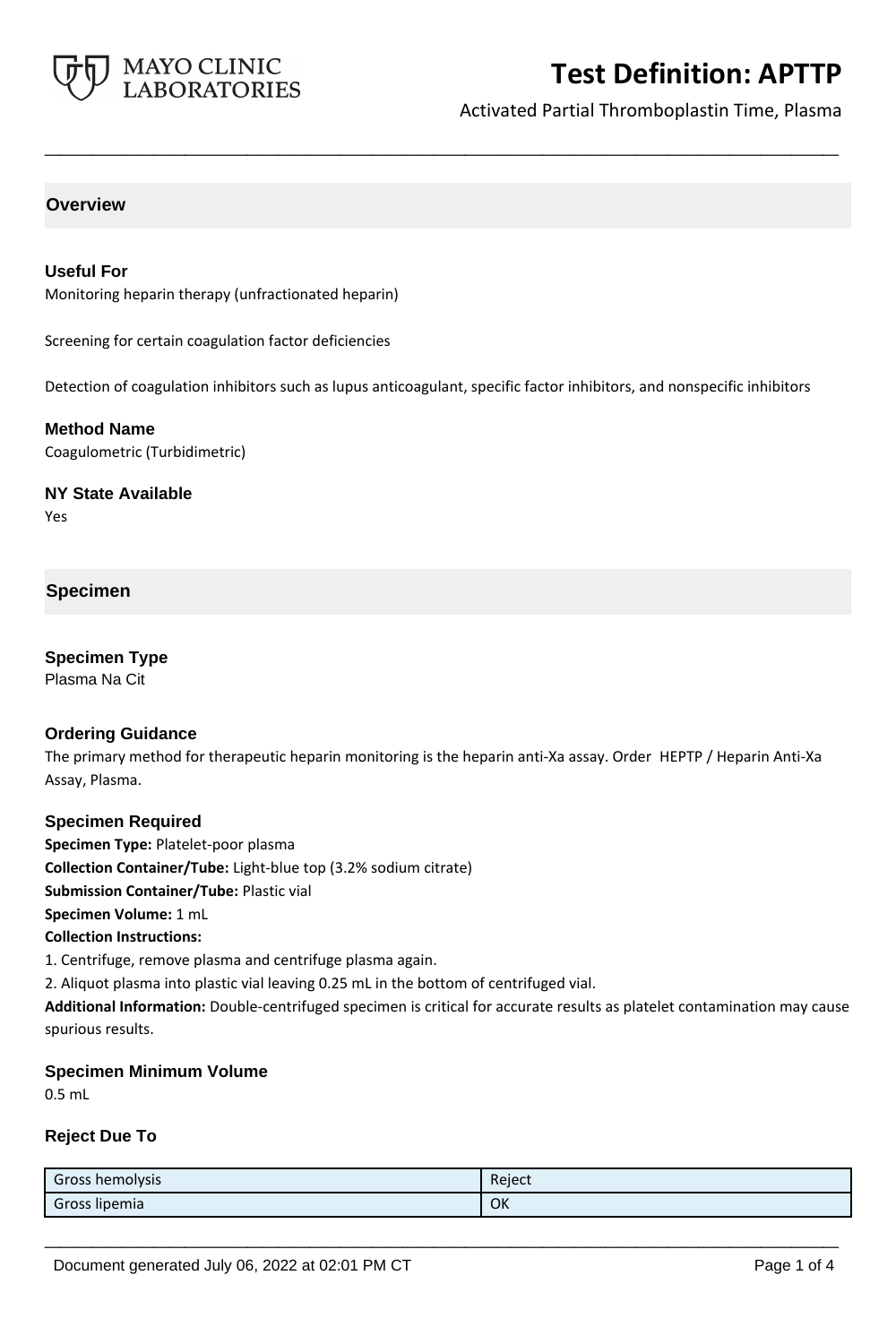

Activated Partial Thromboplastin Time, Plasma

| Gross icterus | OK |
|---------------|----|

### **Specimen Stability Information**

| <b>Specimen Type</b> | <b>Temperature</b> | <b>Time</b> | <b>Special Container</b> |
|----------------------|--------------------|-------------|--------------------------|
| Plasma Na Cit        | Frozen (preferred) | 30 days     |                          |
|                      | Ambient            |             |                          |

## **Clinical & Interpretive**

#### **Clinical Information**

The activated partial thromboplastin time (APTT) assay is used as a screening test to evaluate the overall integrity of the intrinsic/common coagulation pathway and to monitor patients on heparin therapy.

This test reflects the activities of most of the coagulation factors in the intrinsic and common procoagulant pathway, but not the extrinsic procoagulant pathway, which includes factor VII and tissue factor, nor the activity of factor XIII (fibrin stabilizing factor).

#### **Reference Values**

25-37 seconds

#### **Interpretation**

Prolongation of the activated partial thromboplastin time (APTT) can occur as a result of deficiency of one or more coagulation factors (acquired or congenital in origin), or the presence of an inhibitor of coagulation such as heparin, a lupus anticoagulant, a nonspecific inhibitor such as a monoclonal immunoglobulin, or a specific coagulation factor inhibitor. Prolonged clotting times may also be observed in cases of fibrinogen deficiency, liver disease, and vitamin K deficiency.

Shortening of the APTT usually reflects either elevation of factor VIII activity in vivo that most often occurs in association with acute or chronic illness or inflammation, or spurious results associated with either difficult venipuncture and specimen collection or suboptimal specimen processing.

#### **Cautions**

Activated partial thromboplastin time (APTT) results may be affected by many commonly administered drugs and should be considered as a potential source of unexpected abnormal results.

APTT testing will not detect all lupus anticoagulants, antiphospholipid antibodies, or coagulation inhibitors. SynthASil reagent is reportedly sensitive to decreased concentration of intrinsic factors resulting in an abnormal APTT value when factors VIII, IX, XI, and XII levels were in the 35% to 60% range.

Mixing studies may be indicated to further evaluate specimens with an unexplained prolonged APTT.

## **Supportive Data**

The activated partial thromboplastin time (APTT) reference interval of 25 to 37 seconds was determined by verifying the

**\_\_\_\_\_\_\_\_\_\_\_\_\_\_\_\_\_\_\_\_\_\_\_\_\_\_\_\_\_\_\_\_\_\_\_\_\_\_\_\_\_\_\_\_\_\_\_\_\_\_\_**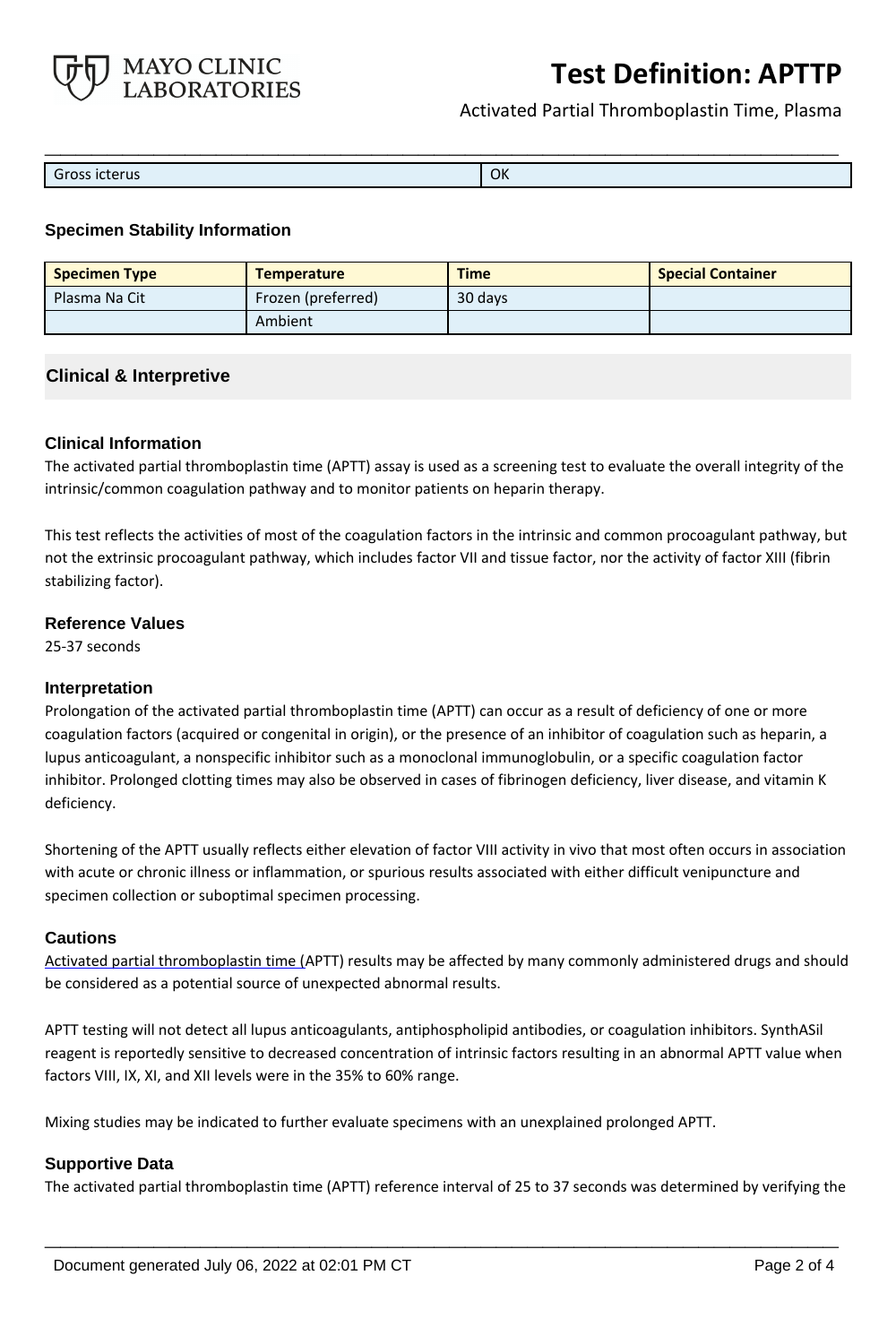

## Activated Partial Thromboplastin Time, Plasma

IL package insert.

## **Clinical Reference**

1. Clinical and Laboratory Standards Institute (CLSI). One-stage PT and APTT test; Approved Guideline Second Edition. H47-A2, 2008

**\_\_\_\_\_\_\_\_\_\_\_\_\_\_\_\_\_\_\_\_\_\_\_\_\_\_\_\_\_\_\_\_\_\_\_\_\_\_\_\_\_\_\_\_\_\_\_\_\_\_\_**

2. Greaves M, Preston FE: Approach to the bleeding patient. In Hemostasis and Thrombosis: Basic Principles and Clinical Practice. Fourth edition. Edited by RW Colman, J Hirsh, VJ Marder, et al. Philadelphia, JB Lippincott Co, 2001, pp 1197-1234

3. Boender J, Kruip MJ, Leebeek FW: A Diagnostic Approach to Mild Bleeding Disorders. J Thromb Haemost 2016;Aug;14(8):1507-1516. doi: 10.1111/jth.13368

## **Performance**

#### **Method Description**

Coagulometric (turbidimetric) clot detection is based on the principle that light passing through a medium in which fibrinogen is converted to fibrin is absorbed by the fibrin strands. Light at 671 nm is transmitted through a sample onto a photodetector, which is positioned 180 degrees to the source. Light absorption increases as fibrin clot formation progresses. Consequently, light transmittance through the sample continuously decreases and is measured by the photodetector. The corresponding electrical signal output from the photodetector changes according to the detected light. The signal output is processed via software through a series of algorithms to determine the clot point.

In this test, the incubation of plasma sample with an optimal quantity of phospholipid, a negatively charged contact activator, and buffer initiates the activation of the intrinsic coagulation pathway. After incubation at 37 degrees C, calcium is added to trigger the coagulation process and the time required for clot formation is measured. The activated partial thromboplastin included in the SynthASil kit is a liquid buffered reagent that contains synthetic phospholipid for optimal platelet-like activity and highly defined nonsettling colloidal silica for optimal activation of the contact phase of coagulation.(Package insert: HemosIL SynthASil; IL ACL TOP Operator's Manual. Instrumentation Laboratory, Bedford, MA. R11. 06/2017)

**\_\_\_\_\_\_\_\_\_\_\_\_\_\_\_\_\_\_\_\_\_\_\_\_\_\_\_\_\_\_\_\_\_\_\_\_\_\_\_\_\_\_\_\_\_\_\_\_\_\_\_**

**PDF Report** No

**Day(s) Performed** Monday through Sunday

**Report Available** Same day/1 day

**Specimen Retention Time** 24 hours

**Performing Laboratory Location**

Rochester